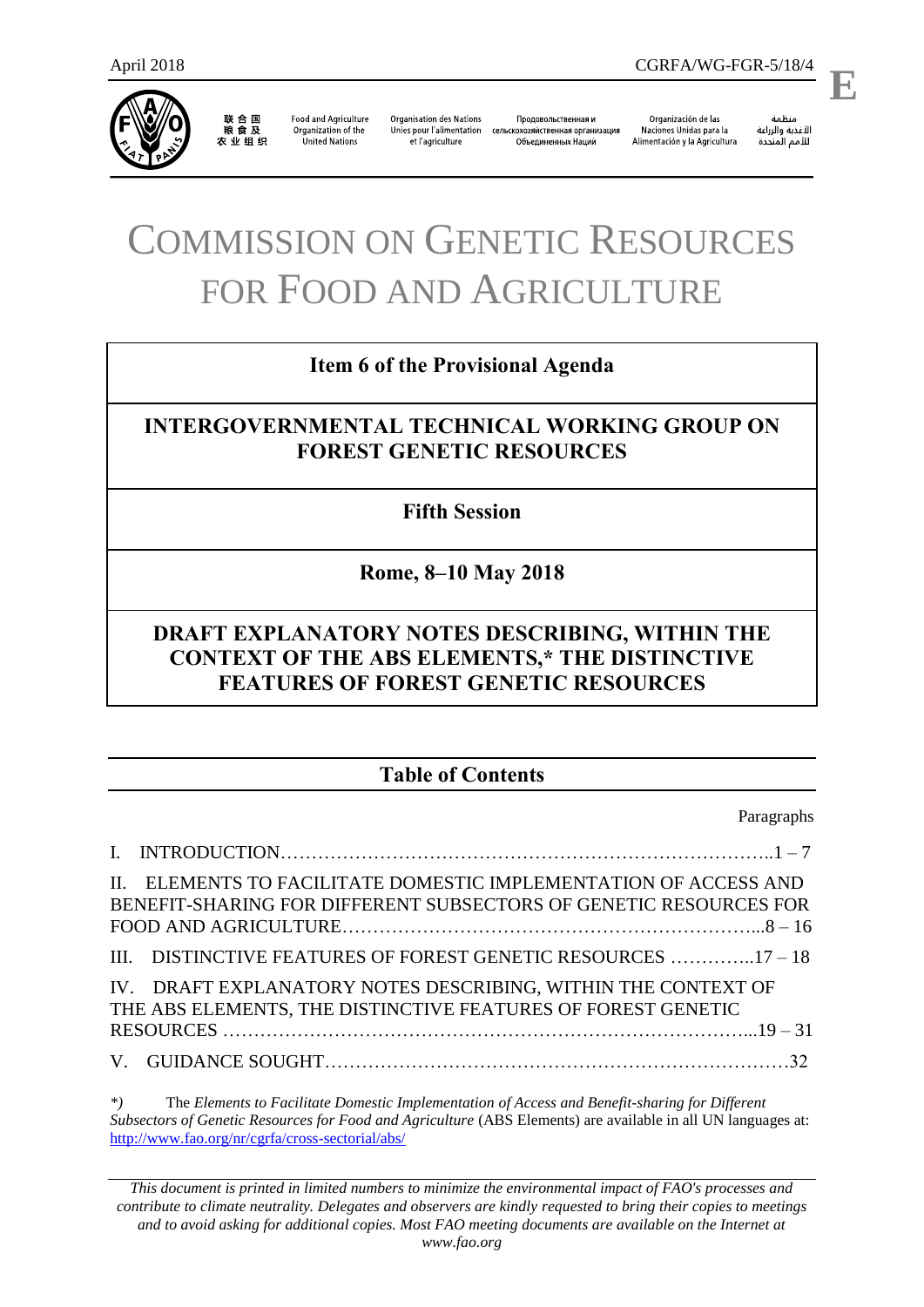## **I. INTRODUCTION**

1. Sustainable Development Goal (SDG) Target 2.5 and SDG Target 15.6 require countries to "promote access to and fair and equitable sharing of benefits arising from the utilization of genetic resources and associated traditional knowledge, as internationally agreed."

2. In 2015, at its Fifteenth Regular Session, the Commission on Genetic Resources for Food and Agriculture (Commission), welcomed the *Elements to Facilitate Domestic Implementation of Access and Benefit-sharing for Different Subsectors of Genetic Resources for Food and Agriculture* (ABS Elements) and invited the Director-General of FAO to bring them to the attention of the Conference.<sup>1</sup> The FAO Conference, at its Thirty-Ninth Session in June 2015, welcomed the ABS Elements and invited Members to consider and, as appropriate, make use of them. The Conference also noted the complementarity between the work of the Commission and the Nagoya Protocol on Access to Genetic Resources and the Fair and Equitable Sharing of Benefits Arising from their Utilization to the Convention on Biological Diversity (Nagoya Protocol) in regard to access and benefit-sharing (ABS) for genetic resources.<sup>2</sup>

3. In 2017, at its last session, the Commission "agreed to produce non-prescriptive explanatory notes describing, within the context of the ABS Elements, the distinctive features and specific practices of different subsectors of genetic resources for food and agriculture (GRFA), to complement the ABS Elements."<sup>3</sup>

4. The Commission invited Members, observers and other stakeholders to provide relevant inputs for such explanatory notes by electronic means, including on their practical experiences in implementing national ABS measures related to GRFA; and the distinctive features and the specific practices of different subsectors of GRFA.<sup>4</sup>

5. The Commission also requested the Secretariat to convene, in collaboration with the Secretariats of the International Treaty on Plant Genetic Resources for Food and Agriculture (Treaty) and the Convention on Biological Diversity (CBD), an international workshop to assist countries to raise awareness of distinctive features and specific practices of subsectors of GRFA in the context of the ABS Elements.<sup>5</sup> It requested that the open-ended workshop be attended by at least one representative per region of each of the Commission's intergovernmental technical working groups on plant, animal, forest and aquatic genetic resources and seven regionally representative experts from the subsectors of micro-organism and invertebrate GRFA.<sup>6</sup>

6. The International Workshop on Access and Benefit-Sharing for Genetic Resources for Food and Agriculture (Workshop) was held in Rome, Italy, from 10 to 12 January 2018. The Workshop considered inputs received from Members, observers and other stakeholders and provided a forum for participants to exchange information, experiences and views. The Workshop provided outputs for subsequent elaboration into non-prescriptive explanatory notes describing, within the context of the ABS Elements, the distinctive features and specific practices of different subsectors of GRFA.<sup>7</sup> More information on the workshop, including submissions received from Members, observers and other stakeholders, are available on the Commission's website.<sup>8</sup> The outputs of the workshop as well as the

<sup>1</sup> CGRFA-15/15/Report, paragraph 22(ii).

<sup>2</sup> C 2015/REP, paragraph 52.

<sup>3</sup> CGRFA-16/17/Report, paragraph 25 (iii).

<sup>4</sup> CGRFA-16/17/Report, paragraph 25 (iv).

<sup>5</sup> CGRFA-16/17/Report, paragraph 25(v).

<sup>6</sup> CGRFA-16/17/Report, paragraph 25 (v).

<sup>7</sup> CGRFA-16/17/Report, paragraph 25(v), e–g.

<sup>8</sup> <http://www.fao.org/nr/cgrfa/cgrfa-meetings/abs/itwg-abs/en/>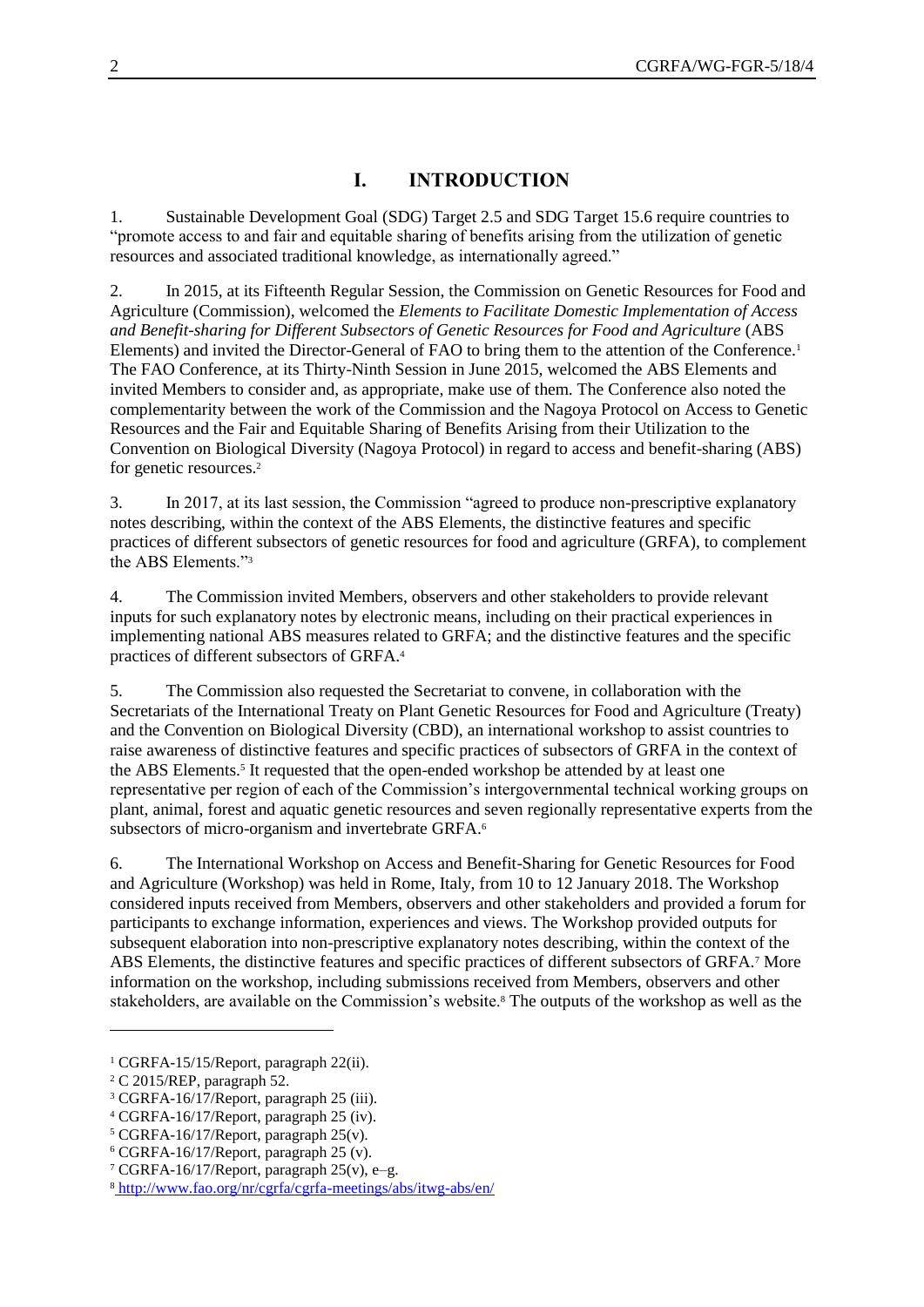Proceedings have been made available to the Intergovernmental Technical Working Group on Forest Genetic Resources for Food and Agriculture (Working Group).<sup>9</sup>

7. This document proposes draft non-prescriptive explanatory notes describing, within the context of the ABS Elements, the distinctive features and specific practices of forest genetic resources (FGR). It briefly introduces the ABS Elements (Chapter II) and presents the distinctive features of FGR, as identified in the Annex to the ABS Elements (Chapter III). It further identifies areas where explanatory notes could further the aim of the ABS Elements to assist governments to take into account, in the development, adaptation or implementation of ABS measures, the importance of and distinctive features of FGR, while complying, as applicable, with international ABS instruments (Chapter IV).

## **II. ELEMENTS TO FACILITATE DOMESTIC IMPLEMENTATION OF ACCESS AND BENEFIT-SHARING FOR DIFFERENT SUBSECTORS OF GENETIC RESOURCES FOR FOOD AND AGRICULTURE**

8. The Nagoya Protocol has been hailed as a giant step towards the implementation of the third objective of the Convention on Biological Diversity (CBD): the fair and equitable sharing of benefits arising out of the utilization of genetic resources, including by appropriate access to them. Implementing this third objective should contribute to the conservation of biological diversity and the sustainable use of its components, the other two objectives of the CBD.

9. The Nagoya Protocol requires its Contracting Parties to consider, in the development and implementation ABS measures, the importance of GRFA and their special role for food security<sup>10</sup>. It also explicitly recognizes the importance of genetic resources to food security, the special nature of agricultural biodiversity, its distinctive features and problems needing distinctive solutions, the interdependence of all countries with regard to GRFA as well as their special nature and importance for achieving food security worldwide and for sustainable development of agriculture in the context of poverty alleviation and climate change and acknowledges in this regard the fundamental role of the Treaty.<sup>11</sup>

10. In 2011, the Commission initiated a process that ultimately led to the preparation of the ABS Elements. The Commission established an Ad Hoc Technical Working Group on Access and Benefitsharing for Genetic Resources for Food and Agriculture which, *inter alia*, identified "relevant distinctive features of the different sectors and subsectors of genetic resources for food and agriculture".<sup>12</sup>

11. In 2013, the Commission replaced the Ad Hoc Working Group by the Team of Technical and Legal Experts on Access and Benefit-Sharing (ABS Expert Team) and mandated the latter to prepare, in collaboration with the Commission's Working Groups on plant, animal and forest genetic resources, draft ABS Elements, which would be "*voluntary tools to assist national governments, not new international access and benefit-sharing instruments*."<sup>13</sup>

12. In 2015, at its Fifteenth Regular Session, the Commission welcomed the ABS Elements. Subsequently, the FAO Conference, the highest Governing Body of FAO, at its Thirty-Ninth Session, welcomed the ABS Elements and invited Members to consider and, as appropriate, make use of them.<sup>14</sup>

 $\overline{a}$ 

<sup>9</sup> CGRFA/WG-FGR-5/18/Inf.8; CGRFA/WG-FGR-5/18/Inf.9.

<sup>10</sup> Nagoya Protocol, Article 8(c).

<sup>&</sup>lt;sup>11</sup> Nagoya Protocol, Preamble.

<sup>12</sup> CGRFA-14/13/6.

<sup>13</sup> CGRFA-14/13/Report, paragraph 40(xv).

<sup>14</sup> C 2015/REP, paragraph 52(c) & (d).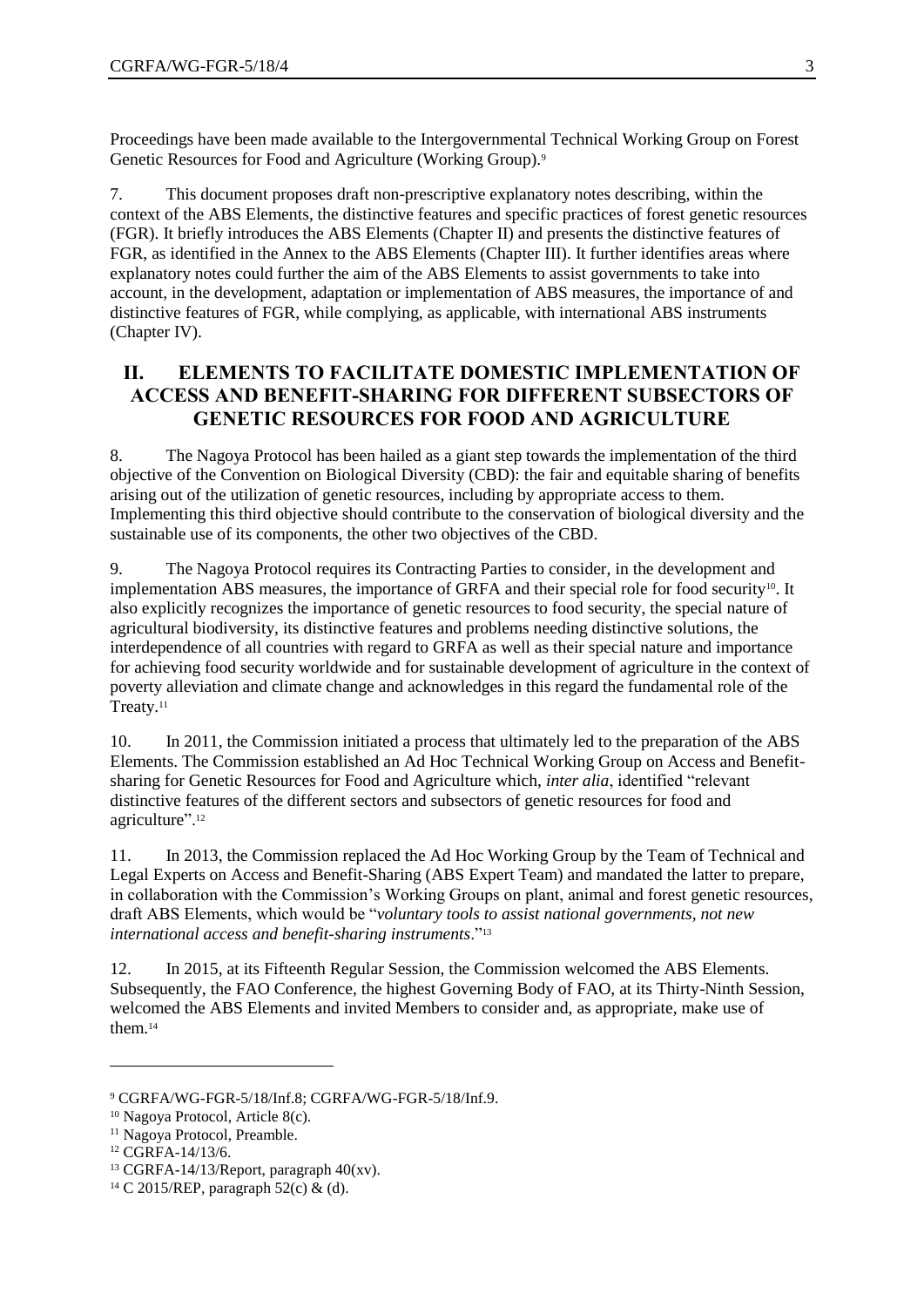13. The ABS Elements aim to assist governments considering developing, adapting or implementing ABS measures to take into account the importance of GRFA, their special role for food security and the distinctive features of the different subsectors of GRFA, while complying, as applicable, with international ABS instruments.

14. The ABS Elements recommend, in particular, to:

- consider in the development, adaptation or implementation of ABS measures, the distinctive features of the subsector of GRFA concerned, including its activities, socio-economic environment and use and exchange practices;
- identify and consult relevant governmental entities and non-governmental stakeholders holding, providing or using GRFA;
- integrate ABS measures with broader food security and sustainable agricultural development policies and strategies;
- consider and evaluate available options for ABS measures;
- integrate the implementation of ABS measures into the (existing) institutional landscape;
- communicate and raise awareness of ABS measures; and
- assess *ex ante* and monitor the effectiveness and impact of ABS measures for GRFA.

15. The ABS Elements also provide guidance with regard to issues of particular relevance to ABS for GRFA, including FGR:

- ABS measures usually require prior informed consent for access to genetic resources "for their utilization." "Utilization", according to the Nagoya Protocol, means "to conduct research and development on the genetic and/or biochemical composition of genetic resources, including through the application of biotechnology"15. While certain practices, such as obtaining seed or cuttings for raising seedlings and planting them for reforestation might clearly not qualify as "research and development" and therefore not trigger the application of ABS measures, other activities may qualify. Provenance trials that help to identify seed sources best adapted to the conditions of a specific planting site may simply serve the purpose of reforestation and the production of timber; they may, however, also involve research and development aimed at selecting genetic resources for breeding programmes.
- The ABS Elements also address various options policymakers may wish to consider in designing ABS authorization procedures, on the one hand, and benefit-sharing arrangements, on the other. They refer, for example, to the possibility of facilitating benefit-sharing through partnership agreements. Such agreements may cover a whole range of genetic resources and address the sharing of various benefits as part of a longstanding partnership. Range-wide characterization of genetic diversity in tree populations across species' distribution range often include many seed sources from multiple countries. Provenance testing is usually very expensive and long-term research. All these aspects may speak in favour of tailor-made ABS arrangements, should countries consider exchanges of tree germplasm for provenance trials as "utilization".

16. While the ABS Elements thus address issues of particular relevance to GRFA, including FGR, the Commission, at its last session concluded that there is a need for more detailed explanatory notes, describing within the context of the ABS Elements, the distinctive features of GRFA.

# **III. DISTINCTIVE FEATURES OF FOREST GENETIC RESOURCES**

17. Starting in 2012, the Commission, in collaboration with its intergovernmental technical working groups on plant, animal and forest genetic resources, identified a list of distinctive features of GRFA which is annexed to the ABS Elements. While these distinctive features aim to reflect an

<sup>15</sup> Nagoya Protocol, Article 2.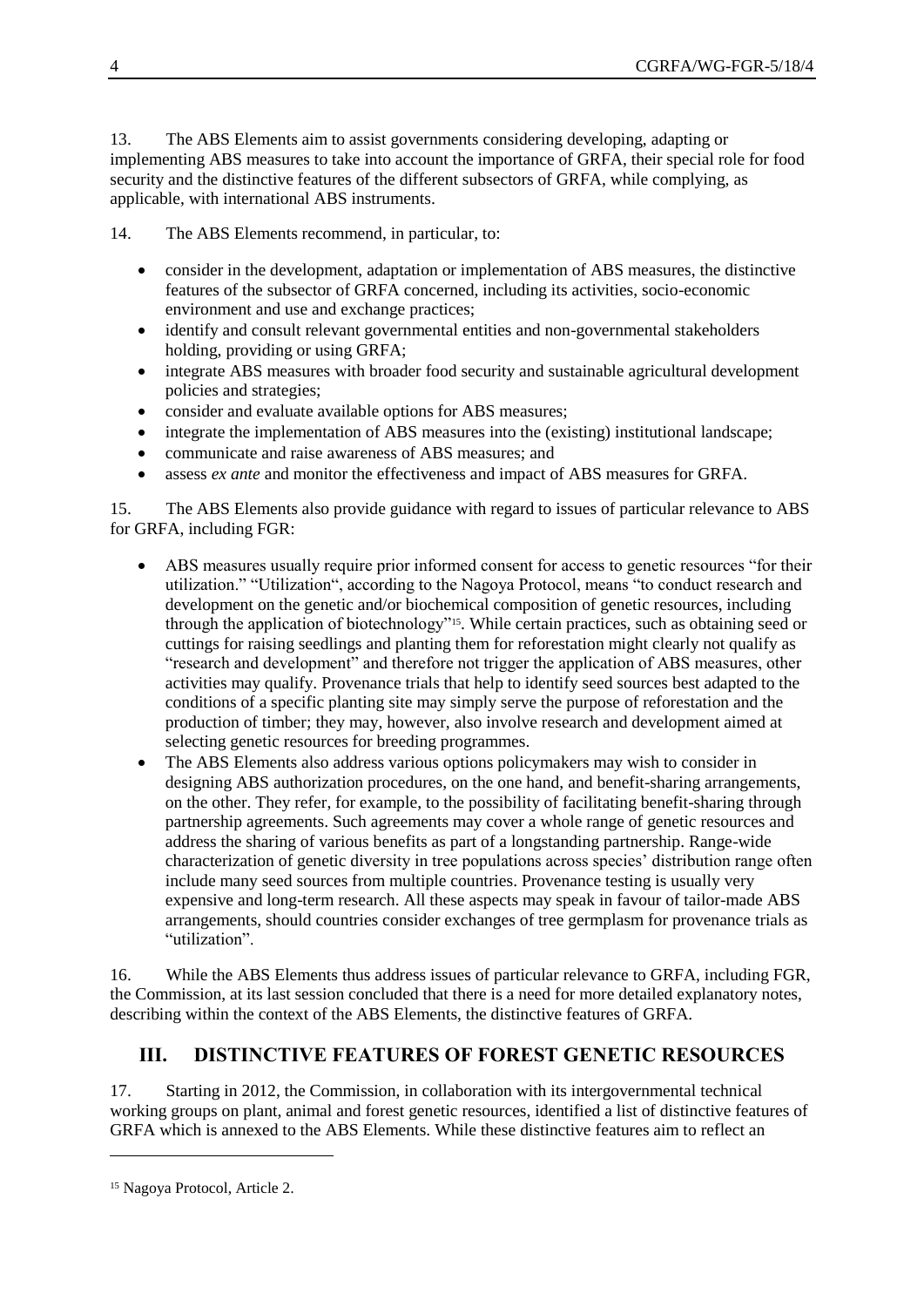equilibrium between different types of GRFA, not every feature is necessarily applicable to each and every subsector. Moreover, the features are distinctive, but not necessarily unique to GRFA. Table 1 presents the distinctive features and highlights those features which are considered particularly relevant (marked in the table by plus signs  $[+]$ ) or less (or not) relevant (marked in the table by minus signs [-]) to FGR.

| A. The role of        | A.1<br>GRFA are an integral part of agricultural and food production systems and           | $+$                      |
|-----------------------|--------------------------------------------------------------------------------------------|--------------------------|
| <b>GRFA</b> for food  | play an essential role for achieving food security and the sustainable development of      |                          |
| security              | the food and agriculture sector.                                                           |                          |
|                       | Plant, animal, invertebrate and micro-organism GRFA form an interdependent<br>A.2          | $+$                      |
|                       | network of genetic diversity in agricultural and aquatic ecosystems respectively.          |                          |
| <b>B.</b> The role of | B.1(a) The existence of most GRFA is closely linked to human activity and (b) many         |                          |
| human                 | GRFA can be regarded as human-modified forms of genetic resources.                         |                          |
|                       | B.2<br>The maintenance and evolution of many GRFA depend on continued human                |                          |
| management            |                                                                                            |                          |
|                       | intervention, and their sustainable utilization in research, development and production    |                          |
|                       | is an important instrument to ensure conservation.                                         |                          |
| C. International      | C.1Historically, GRFA have been widely exchanged across communities, countries and         |                          |
| exchange and          | regions over often long periods of time, and a relevant part of the genetic diversity used |                          |
| interdependence       | in food and agriculture today is of exotic origin.                                         |                          |
|                       | C.2Countries are interdependent with regard to GRFA and act both as providers of           | $+$                      |
|                       | some GRFA and as recipients of others.                                                     |                          |
|                       | C.3The international exchange of GRFA is essential to the functioning of the sector,       | $+$                      |
|                       | and its importance is likely to increase in future.                                        |                          |
| D. The nature of      | The innovation process for GRFA is usually of incremental nature and the<br>D.1            | $+$                      |
| the innovation        | result of contributions made by many different people, including indigenous and local      |                          |
| process               | communities, farmers, researchers and breeders, in different places and at different       |                          |
|                       | points in time.                                                                            |                          |
|                       | Many GRFA products are not developed out of an individual genetic resource,<br>D.2         |                          |
|                       | but with the contributions of several GRFA at different stages in the innovation           |                          |
|                       | process.                                                                                   |                          |
|                       | D.3<br>Most products developed with the use of GRFA can in turn be used as genetic         | $+$                      |
|                       | resources for further research and development, which makes it difficult to draw a clear   |                          |
|                       | line between providers and recipients of GRFA.                                             |                          |
|                       | Many agricultural products reach the market place in a form in which they<br>D.4           | $+$                      |
|                       | may be used both as biological resources and as genetic resources.                         |                          |
| <b>E.</b> Holders and | E.1(a) GRFA are held and used by a broad range of very diverse stakeholders. (b)           | $\overline{\phantom{0}}$ |
| users of GRFA         | There are distinct communities of providers and users with respect to the different        |                          |
|                       | subsectors of GRFA.                                                                        |                          |
|                       | E.2The different stakeholders managing and using GRFA are interdependent.                  | $^{+}$                   |
|                       | E.3A significant amount of GRFA is privately held.                                         | ÷,                       |
|                       | E.4 An important part of GRFA is held and can be accessed ex situ.                         |                          |
|                       |                                                                                            |                          |
|                       | E.5 An important part of GRFA is conserved in situ and on farm under different             | $\ddot{}$                |
|                       | financial, technical and legal conditions.                                                 |                          |
| F. GRFA               | F.1 The exchange of GRFA takes place in the context of customary practices and             | $\ddot{}$                |
| exchange              | existing communities of providers and users.                                               |                          |
| practices             | F.2 An extensive transfer of genetic material between different stakeholders along the     | -                        |
|                       | value chain occurs in research and development.                                            |                          |
| G. Benefits           | (a) While the overall benefits of GRFA are very high, (b) it is difficult to<br>G.1        | $\ddot{}$                |
| generated with        | estimate at the time of the transaction the expected benefits of an individual sample of   |                          |
| the use of GRFA       | GRFA.                                                                                      |                          |
|                       | G.2<br>The use of GRFA may also generate important non-monetary benefits.                  | $^+$                     |
|                       | G.3<br>The use of GRFA may lead to external effects going far beyond the individual        | $\ddot{}$                |
|                       | provider and recipient.                                                                    |                          |
|                       |                                                                                            |                          |

#### **TABLE 1: DISTINCTIVE FEATURES OF FOREST GENETIC RESOURCES**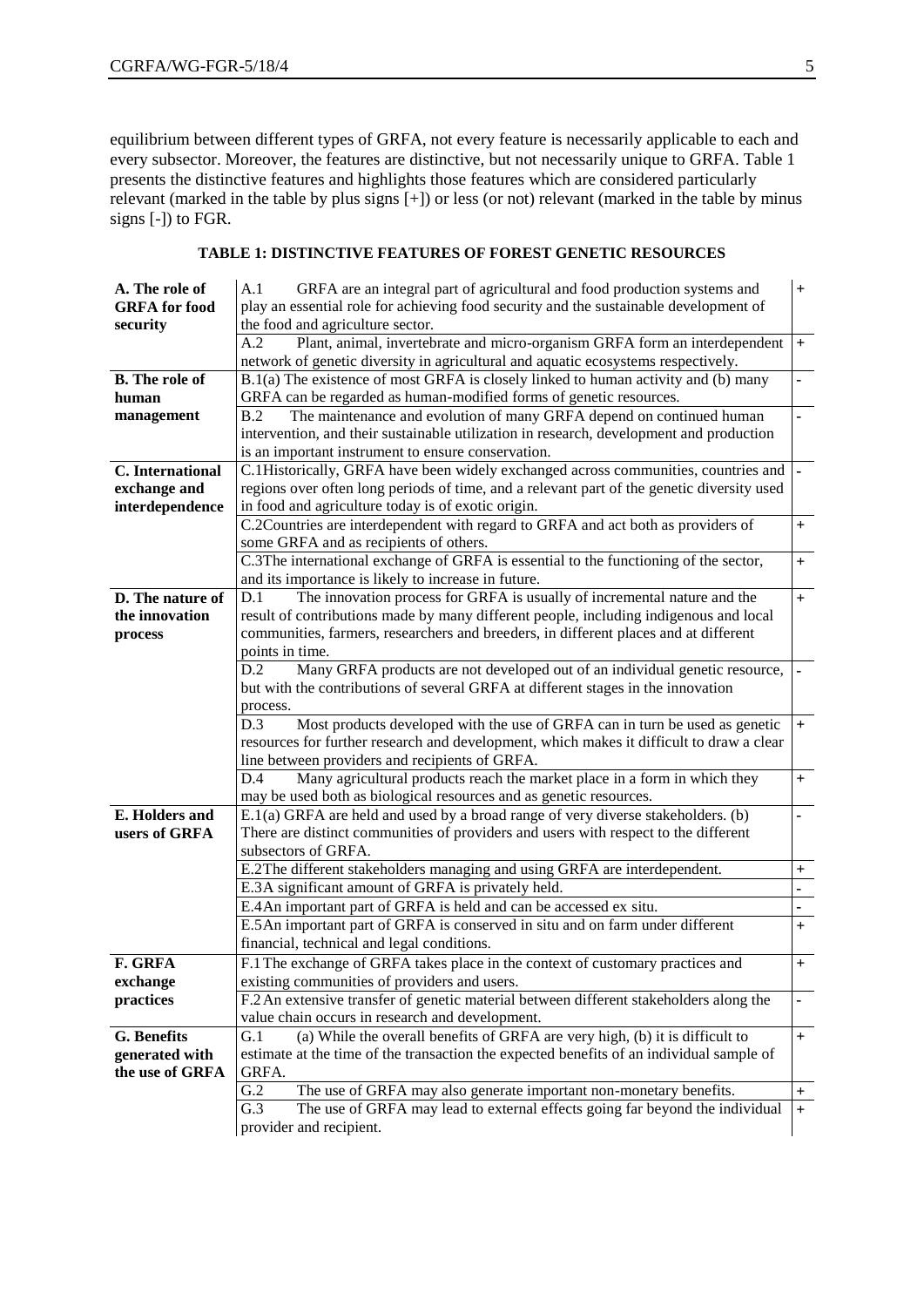18. The Working Group, at its Third Session, listed the following aspects of forest genetic resources which it recommended for consideration when dealing with access and benefit-sharing for FGR:

- FGR are often undomesticated species and populations.
- Forest species migrate on their own (albeit slowly) and do not recognize borders.
- There is a long history of moving species around the world. Many plantation programs depend on exotic species (e.g. *Pinus, Eucalyptus, Gmelina, etc*).
- Many of the benefits derived from forests are "ecosystem services" and are difficult to value. Unlike production crops, it is difficult to put a monetary value on what may come from a breeding or restoration program.
- The benefits derived from tree breeding take decades to realize. Breeding intervals range from 10 to 15 years, plantation ages can range from 8 to 40 years. A temperate forest tree breeding program would need close to 35 years to see any real economic value from a material transfer (maybe less if the seed could be sold for increased value, but the economic benefit of the seed would be minimal).
- Unlike agricultural crops, a forest does not need a new crop every year; there is no large market for seed sales as is the case for corn, beans, rice, etc.
- Disease resistance is a key trait for which exotic germplasm is often needed. Aspects to consider:
	- o Sometimes the benefits are simply establishment of a healthy forest, with no plans for harvest in some cases;
	- o Often the disease for which resistance is sought through breeding programmes originates from the same region of the germplasm (i.e., the problem originated from the source of the resistance).<sup>16</sup>

## **IV. DRAFT EXPLANATORY NOTES DESCRIBING, WITHIN THE CONTEXT OF THE ABS ELEMENTS, THE DISTINCTIVE FEATURES OF FOREST GENETIC RESOURCES**

19. The following draft explanatory notes aim to (1) provide relevant background information to policy-makers developing, adapting or implementing ABS measures and (2) clarify some of the issues raised in the ABS Elements as they are relevant to FGR.

#### *Background information on forest genetic resources*

20. ABS policy-makers may find it useful to receive some background information on the use and exchange of FGR.<sup>17</sup> Explanatory notes could therefore explain that:

The exploration, assessment and movement of forest reproductive material have a long history in the forest sector. Early provenance trials revealed the existence of "geographical races" within tree species and also that the origin of the seed has a major influence on the survival and performance of tree planting efforts. Numerous international provenance trials have been established for many tree species to test the performance of tree germplasm from different countries. Subsequently, the results of these provenance trials have had a large influence on the demand of certain seed sources as compared to others and increased germplasm transfers

<sup>16</sup> CGRFA/WG-FGR-3/14/Report, *Appendix D*.

<sup>&</sup>lt;sup>17</sup> See [Background Study Paper No. 44.](http://www.fao.org/tempref/docrep/fao/meeting/017/ak565e.pdf)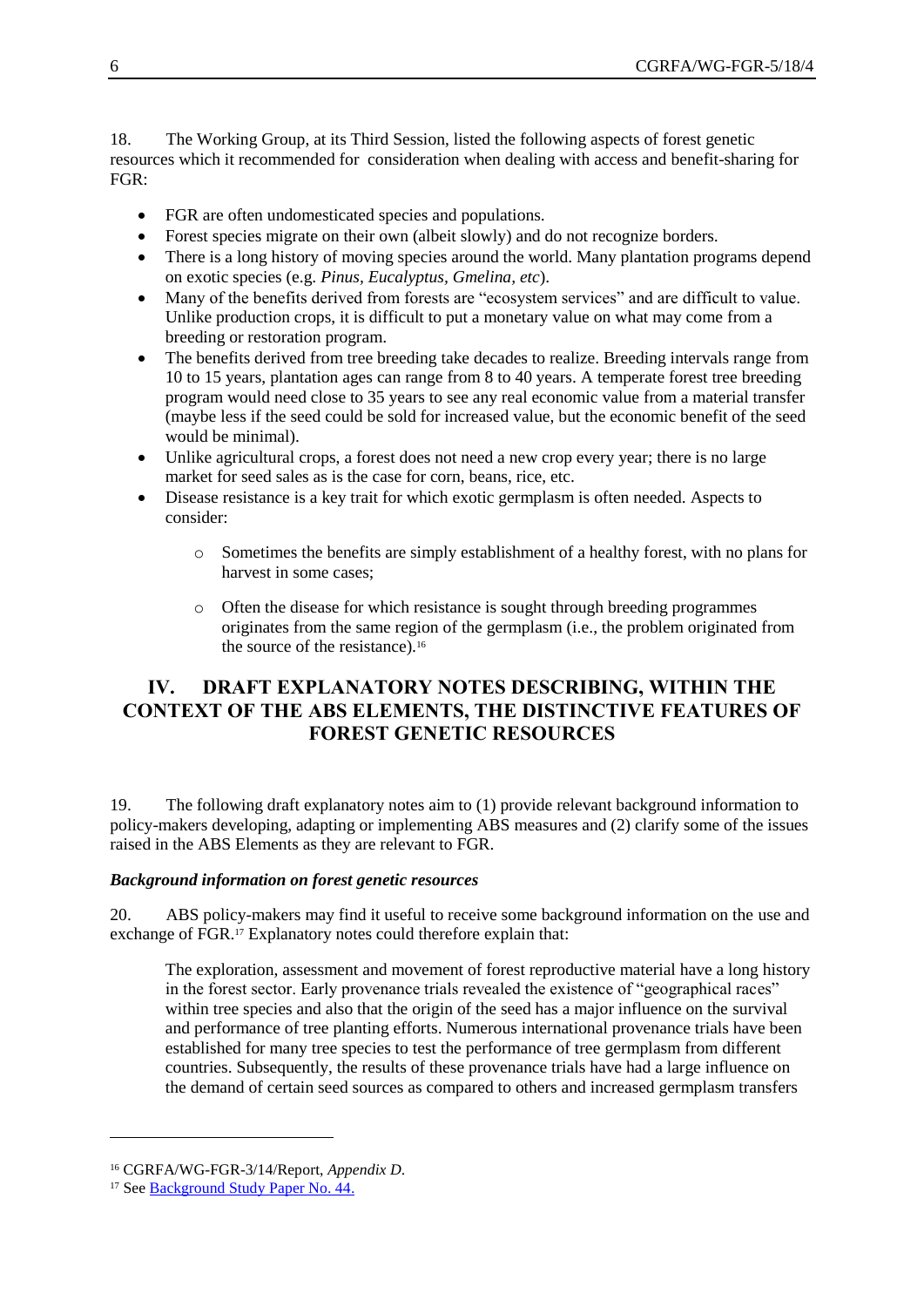between countries and regions. Provenance trials have also provided incentives for the conservation of FGR.

One of the main uses of FGR is direct use as reproductive material (in the form of seeds, cuttings and other propagating parts of a tree) for reforestation, afforestation or establishment of agroforestry systems.<sup>18</sup> The extent to which FGR are used in systematic exploration and breeding programmes varies a lot among different tree species. For several fast-growing tree species used for industrial and smallholder planting, systematic exploration and improvement started some 50 years ago and has mainly focused on the most common plantation tree species such as acacias, eucalypts and pines. For various temperate and boreal tree species, exploration and assessment efforts started more than 200 years ago, although more systematic improvement programmes were initiated, for the most part, only in the course of the twentieth century. More recently, tree breeding has progressed to encompass a range of biotechnological techniques, including marker-assisted breeding and other molecular marker applications as well as genomic sequencing.

For the majority of other tree species, improvement efforts still remain limited and are mostly restricted to provenance trials and the selection of seed stands. In general, forest tree breeding is determined by long generation intervals and breeding cycles and most species are still within the first generations of genetic improvement. However, genetic gains per generation can be quite substantial due to the fact that many species are virtually wild and diversity and selection opportunity is very high. Additionally, some species such as tropical eucalypts, acacias and some pines are progressing relatively rapidly because of shorter generation intervals (typically less than 10 years) and early selection techniques. The genepools of many tree species, even in breeding programmes, are still semi-wild, and tested, selected or improved material is only available for a relatively small number of tree species. According to the level of improvement involved, reproductive material of forest tree species may be obtained from a wide variety of sources. For example, the collection of seeds from wild stands and natural populations for mass propagation of plantations or forest regeneration is still common. Additionally, seed orchards, special facilities associated with organized breeding programmes, are managed specifically for seed production. The genetic material produced in these orchards has usually been tested and selected in provenance trials across different sites and climatic conditions, and may be optimized for specific commercial traits such as wood volume, pulp yield, biomass yield or leaf oils. Large-scale nurseries producing tree seedlings and/or cuttings are often managed by large companies or state agencies, but small-scale nurseries operated by farmers and local communities are often the main source of tree seedlings in rural areas, especially in areas where no commercial forestry is practised.

Some ex situ collections of FGR have been established for conservation and research purposes and are usually managed by public or semi-public research institutions. While the movement of FGR around the world has a long history and the proportion of exotic forest reproductive material used for plantation and afforestation is quite high, considerable differences exist between species with regard to their involvement in international exchange of germplasm and the extent to which they have spread outside their natural distribution ranges. For example, several fast-growing plantation species, such as acacias, pines and eucalypts, have been moved extensively throughout the world and are nowadays cultivated far beyond their natural distribution ranges. Also, some tropical high-value speciality timber species such as mahogany, Spanish cedar and teak are grown as exotics in many countries.

Although the exchange of some species, such as agroforestry tree species, may have taken place on a smaller scale, their distribution to countries beyond their native ranges has played

<sup>&</sup>lt;sup>18</sup> This section draws on Part 1.C of **Background Study Paper No. 59**.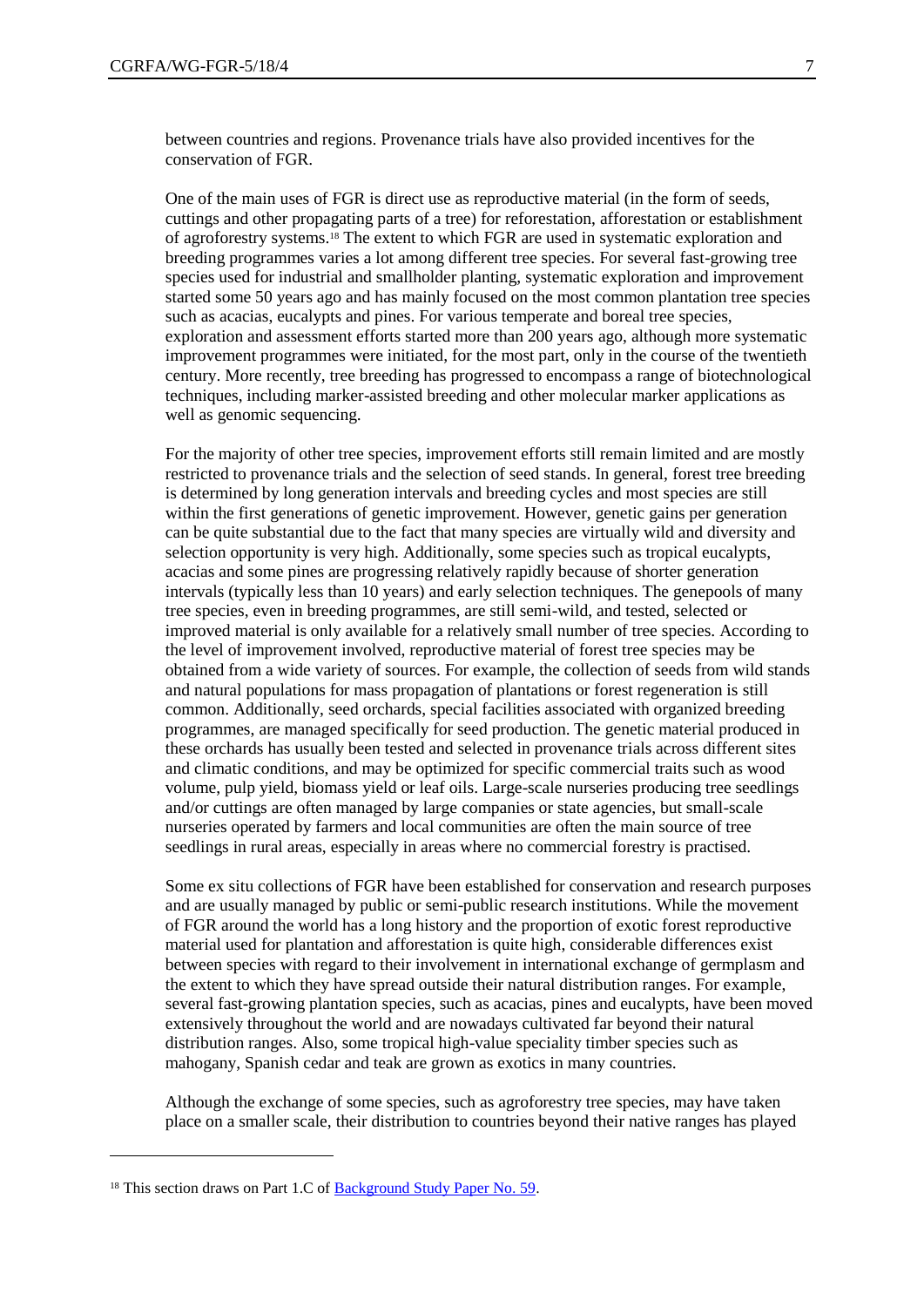an important role in the development of the sector. However, for many species exchange of genetic material has been limited to date, and takes place mainly on a regional level or between countries sharing the same climatic conditions. Various species are also used largely within their natural habitats in native forests and are only exchanged very occasionally, for example for specific research purposes.

#### *Legal, policy and administrative measures, including existing practices*

21. The ABS Elements refer to specific legal administrative or legislative measures that may already exist for ABS for certain subsectors of GRFA. Reference is made, in particular, to the Treaty. Explanatory notes could therefore explain:

The Treaty covers all plant genetic resources for food and agriculture. Its Multilateral System of Access and Benefit-sharing (MLS) covers also a few tree crops (apple (*Malus*); breadfruit (*Artocarpus*); citrus (incl. *Poncirus* and *Fortunella* as root stock); coconut (*Cocos*)) and some forages that are woody plant species. Under the Treaty, access to these genetic resources shall be provided pursuant to a Standard Material Transfer Agreement (SMTA) for the purpose of utilization and conservation for research, breeding and training for food and agriculture, provided that such purpose does not include chemical, pharmaceutical and/or other nonfood/feed industrial uses.<sup>19</sup> The Treaty's Governing Body, at its Sixth Session, initiated the elaboration of a "full draft revised SMTA focusing especially on the development of a subscription system" with the aim to increase the income of the Benefit-Sharing Fund. In addition, options for expanding the coverage of the MLS are being considerd.<sup>20</sup> The Ad Hoc Open-Ended Working Group to Enhance the Functioning of the Multilateral System continues to consider these issues.

22. The ABS Elements also refer to commercial or research practices for the use and exchange of genetic resources for research and development which some of the subsectors may have already developed and encourage governments to consider in the development of ABS measures these practices.<sup>21</sup> Explanatory notes could therefore explain:

Tree breeding is often carried out by cooperatives to pool the resources of collaborators through joint breeding programmes. Governments may wish to reflect this common *modus operandi* of modern tree breeding in their ABS measures with a view to encourage and support through them the pooling of forest genetic resources and facilitate the sharing of benefits arising from their utilization, including through cooperation agreements that go beyond ABS.

#### *Identification and consultation of relevant governmental entities and non-governmental stakeholders holding, providing or using GRFA*

23. The ABS Elements recommend consulting government entities and non-governmental stakeholders holding, providing or using GRFA.<sup>22</sup> Explanatory notes could explain that:

The competent authority for ABS will often not be the authority which is responsible for the forest sector. As most stakeholders in the forest sector have limited knowledge of ABS and the implications of ABS for their sector, consultations could help to raise the awareness among stakeholders and allow policy- and decision-makers to get an insight into the specificities of forest research and development and existing use and exchange practices of the subsector.

 $19$  Treaty, Article 12.3(a).

<sup>20</sup> IT/GB-6/15/Report, Appendix A.1.

<sup>21</sup> ABS Elements, paragraph 15.I.c.

<sup>22</sup> ABS Elements, paragraph 15.II.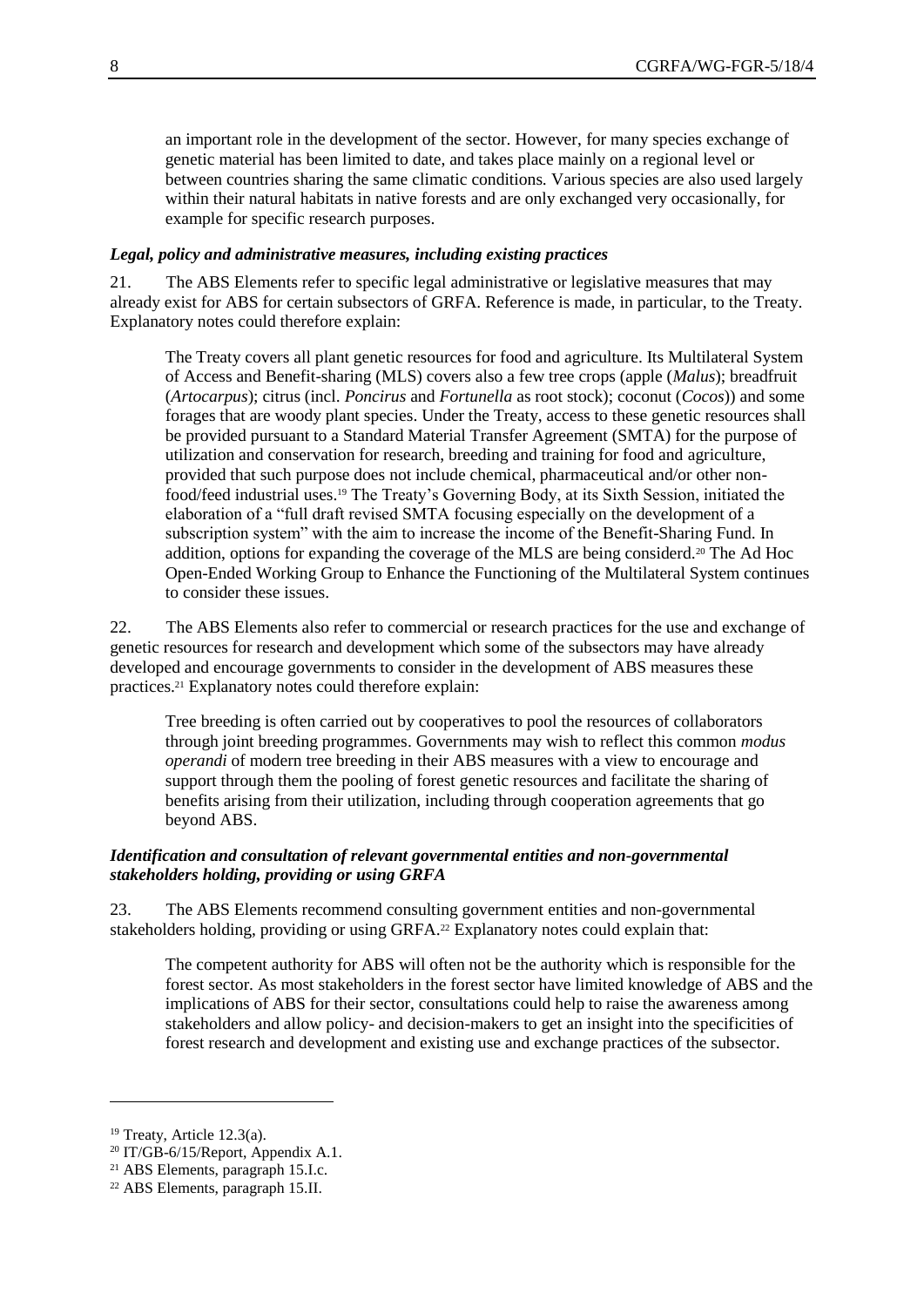#### *Integration of ABS measures with broader food security and sustainable agricultural development policies and strategies*

24. The ABS Elements recommend to consider ABS for GRFA in the wider context of sustainable agricultural development and food security.<sup>23</sup> Explanatory notes could therefore explicitly refer to specific forest policies and legislation which could either integrate or refer to relevant provisions for ABS for FGR:

Trees have an important role in contributing to food security. They rarely provide a complete diet, but the supply of fruits, nuts and leaves is crucial to complement agricultural production, especially during drought, famine, disasters and conflicts. Natural forests are also critical for the survival of forest-dwellers, including many indigenous peoples, and they help deliver clean water to agricultural lands by protecting catchments. Farmers increase food security by retaining trees on agricultural land, by encouraging natural regeneration and by planting trees and other forest plants. For most of the year, herders in arid and semi-arid lands depend on trees as a source of fodder for their livestock. Thus, forests, trees and agroforestry systems contribute to food security and nutrition in many ways, even though such contributions are often poorly reflected in national development and food security strategies. Besides, poverty can be reduced and food security increased through commercial forestry. Thus, ABS measures for FGR should form part of broader food security considerations and relevant forestry policies policies.<sup>24</sup>

The risk of spreading pests and diseases through transfer of tree germplasm is often considerable. Restricting the spread of these pests and diseases continues to be a major challenge and is the objective of phytosanitary measures. Such measures, as well as codes of practice could make reference to ABS for FGR, with a view to reduce the bureaucratic burden and streamline administrative procedures.

#### *Integration of implementation of ABS measures into the institutional landscape*

25. ABS measures often cut across different subsectors and GRFA, which are often the responsibility of different ministries and competent authorities. The ABS Elements suggest to consider using existing administrative structures in the subsectors for the implementation of ABS measures, rather than creating new and additional administrative layers.

Existing arrangements for forest governance could be used for the implementation of ABS measures for FGR. While, at country level, a central authority may oversee the implementation of ABS measures, the ABS competence for FGR could be delegated to the national forest agency or forest research institute, given its expertise, its knowledge of stakeholders and its responsibility for the implementation of other FGR-related rules or regulations (e.g. certification of forest reproductive material for domestic use and/or international trade).

#### *Flows of germplasm, including international flows and possible gaps in ABS measures*

26. The ABS Elements recommend that in developing, adapting and implementing ABS measures, the relevance of germplasm flows should be considered<sup>25</sup>. Explanatory notes could explain that:

 $\overline{a}$ 

<sup>23</sup> ABS Elements, paragraph 15.III.

<sup>&</sup>lt;sup>24</sup> See **Background Study Paper No. 44**, p. p.21.

<sup>25</sup> ABS Elements. paragraph 15 I.e.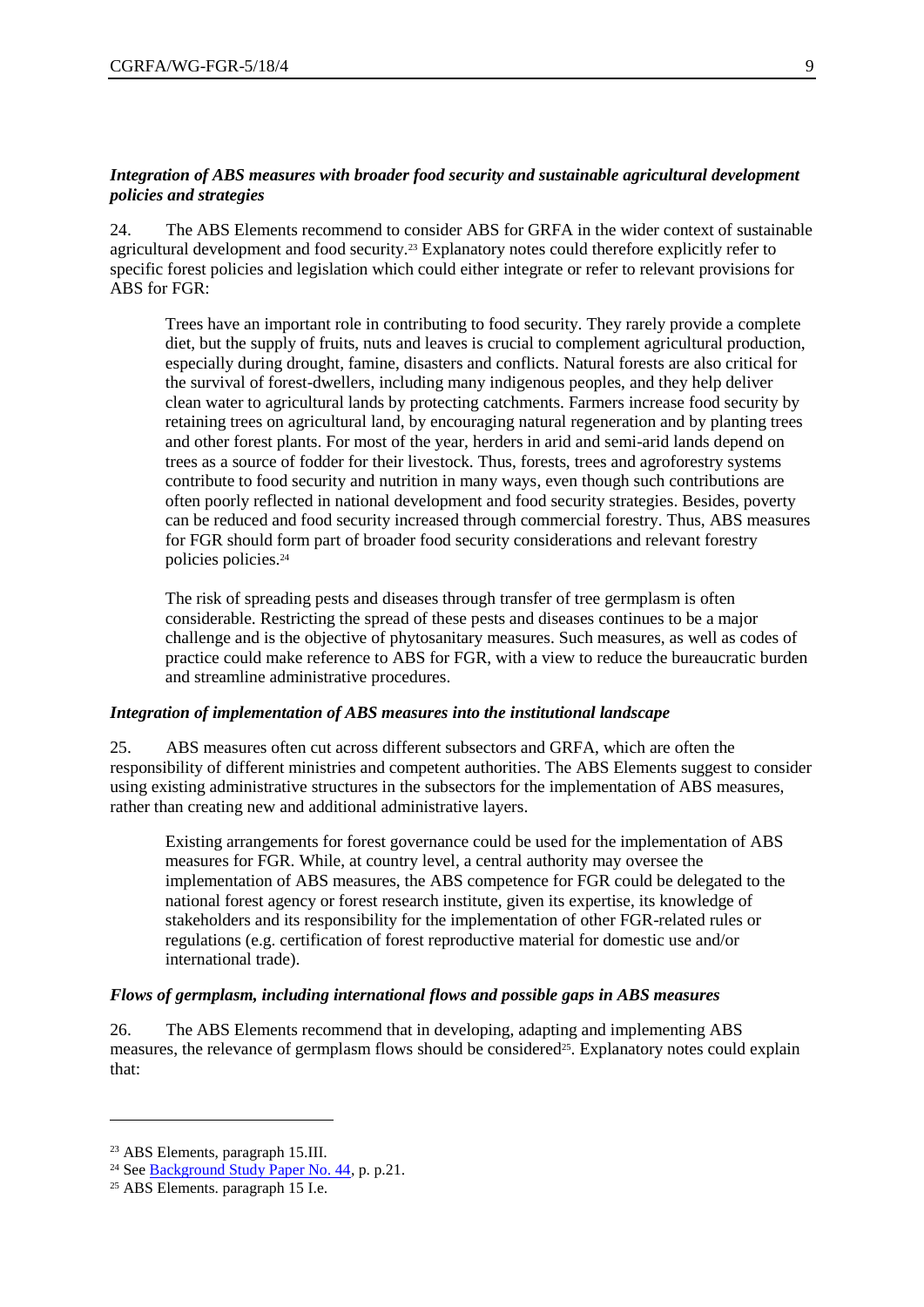Over the last 200 years, genetic resources for forest trees have been increasingly transferred, within and outside of species' native distribution ranges, for forestry and for research and development. Transferred germplasm has been deployed to grow trees for numerous purposes, ranging from the production of wood and non-wood products to the provision of ecosystem services, such as the restoration of forests for biodiversity conservation, climate change mitigation and watershed management.

*Acacia* seeds from Asia and Oceania were exported to southern Africa. *Eucalyptus camaldulensis and Eucalyptus globulus* were introduced from Australia to 91 and 37 other countries, respectively. *Theobroma cacao* was introduced from Venezuela to Indonesia in 1560 and into the Philippines around 1600. Provenance trials typically include several countries and imply the testing of seeds from various countries in other countries. Although in more recent times the documentation of germplasm transfer of agroforestry trees to support agricultural practices has improved, much information, especially on the origin of provenances, is still unknown.

International transfers of FGR, including for research and development, are likely to continue on a routine basis.

#### *Possible implications of the scope of ABS measures*

27. The ABS Elements stress that ABS measures need to be clear as to which GRFA are covered by relevant access provisions and which are not.<sup>26</sup> This consideration applies likewise to the temporal and the subject-matter scope of ABS measures. Explanatory notes could explain that:

FGR have been used extensively in systematic research and development for about 100 years. For FGR accessed and utilized for the first time many decades ago, ABS measures covering GRFA collected prior to their entry into force may have significant implications.

FGR often reach the market in a form in which they may be used both as "biological resource" (e.g., for planting) or as a genetic resource (i.e. for research and development, including breeding). Regulating access to FGR used as "biological resource" may have significant impact on trade of forest reproductive material and could impede the exchange and use of such material. If ABS measures do not regulate access to genetic resources for their use as biological resource, they may still require the user to request a permit and share benefits should the intention change and the genetic resource be used for research and development.

#### *Provenance trials as "utilization"?*

28. Access to genetic resources for their "utilization", as defined by the Nagoya Protocol, will usually trigger the application of ABS measures. "Utilization", according to the Nagoya Protocol, means "to conduct research and development on the genetic and/or biochemical composition of genetic resources, including through the application of biotechnology"<sup>27</sup>. The ABS Elements point out that it may be difficult in some cases to decide whether a GRFA is utilized within the meaning of the Nagoya Protocol.<sup>28</sup> Explanatory notes could explain:

Provenance trials that help to identify seedlings best adapted to the conditions of a specific planting site may simply serve the purpose of reforestation and the production of wood or nonwood products on sites that are similar to the test environment. On the other hand, provenance research is an important component of tree breeding and is often considered "research and

 $\overline{a}$ 

<sup>26</sup> ABS Elements, paragraph 36.

<sup>27</sup> Nagoya Protocol, Article 2.

<sup>28</sup> ABS Elements, paragraph 46-48.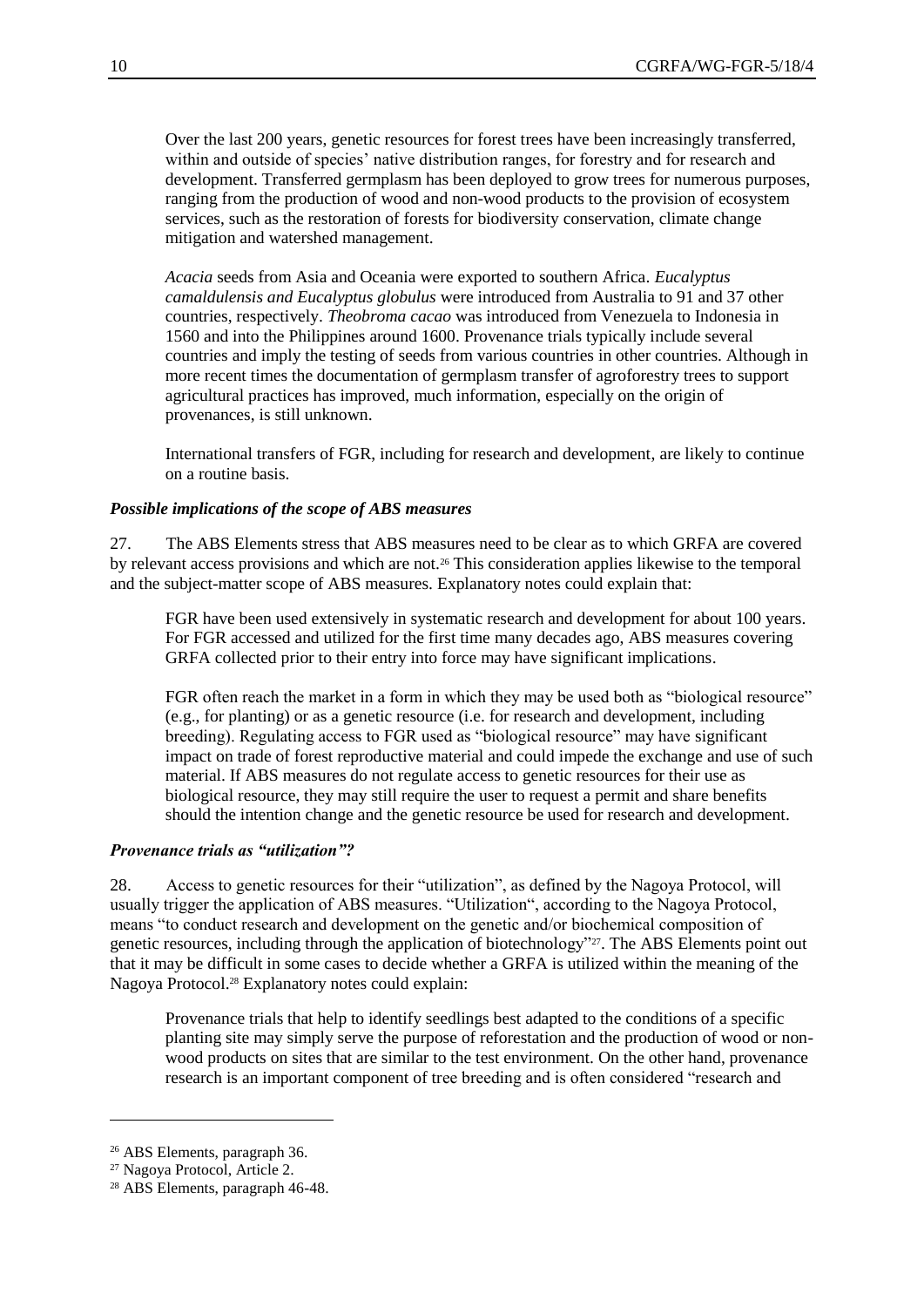development."<sup>29</sup> ABS measures should therefore draw a clear line between FGR-related activities that are considered "utilization" and those which are not. In drawing this line, they may wish to consider that provenance trials usually use seed collected from many sites and often from different countries. In some cases there are no records of the agency that collected the seed or of the site where seed was collected. Trials are often established across national borders and sometimes worldwide. The organization that established the trial may or may not have been the one that collected the seed, and could be different from those who have invested in the establishment and maintenance of the trial.

#### *ABS arrangements*

29. The ABS Elements mention that GRFA are often exchanged in the framework of close working collaborations and partnerships, with many stakeholders acting as intermediaries in the value chain, i.e. being neither the original provider nor the end user of a specific GRFA. Explanatory notes could explain:

If ABS measures consider provenance trials as "utilization" they could still accommodate this specific form of research and development by providing for the possibility of concluding framework agreements that authorize access to and utilization of a range of FGR and addressing benefit-sharing for all partners contributing to the trials.

#### *Benefit-sharing for FGR*

30. Monetary benefits to be shared under ABS arrangements may include various forms, such as access fees, up-front payments, salaries etc.. In the case of FGR, the time span between access to the resource and the generation of benefits may be extremely long. Explanatory notes could explain:

While ABS arrangements will often require that benefits be shared as they accrue, it may be worthwhile in the case of FGR to consider alternative triggers for the benefit-sharing as the time span between access to FGR and the generation of benefits may be extremely long. Upfront payments have the advantage of securing benefits at the time of access independent of whether or benefits will be ultimately be generated. Their disadvantage is that they will usually be relatively low as the benefits are uncertain at the early stage of access.

#### *Creating ABS rules specific to FGR*

 $\overline{a}$ 

31. If ABS measures establish subsector-specific rules for specific subsectors of genetic resources, such as FGR, there will be a need to define the scope of application of these rules. Explanatory notes could explain:

If ABS measures establish subsector-specific rules for FGR, policy-makers will have to look into the scope of "FGR". Issues to be considered include whether FGR-specific ABS measures should apply to all FGR that contribute directly or indirectly to food security. FGR could thus include all established use and exchange practices for forest reproductive and genetic material (e.g. seeds, seedlings, rooted cuttings, genes) ranging from tree species providing tree fruits, other edible products for humankind and cattle, and/ or species providing other services relevant to food and agriculture (e.g. erosion control; water storage and filtration; soil fertility improvement; wind shelter; biodiversity conservation, bee forage for honey; nitrogen fixation; shade, etc.) to trees that allow foresters to generate income from non-food forest products (e.g. timber, fibre, clothing, shelter, energy, tannin, resin, ecotourism, etc.). In many cases, trees will of course serve several purposes at the same time or their originally envisaged purpose

<sup>29</sup> See J. Koskela, B. Vinceti, W. Dvorak, D. Bush, I.K. Dawson, J. Loo, E.D. Kjaer, C. Navarro, C. Padolina, S. Bordács, *et al.* Utilization and transfer of forest genetic resources: a global review. For. Ecol. Manage., 333 (2014), pp. 22-34.